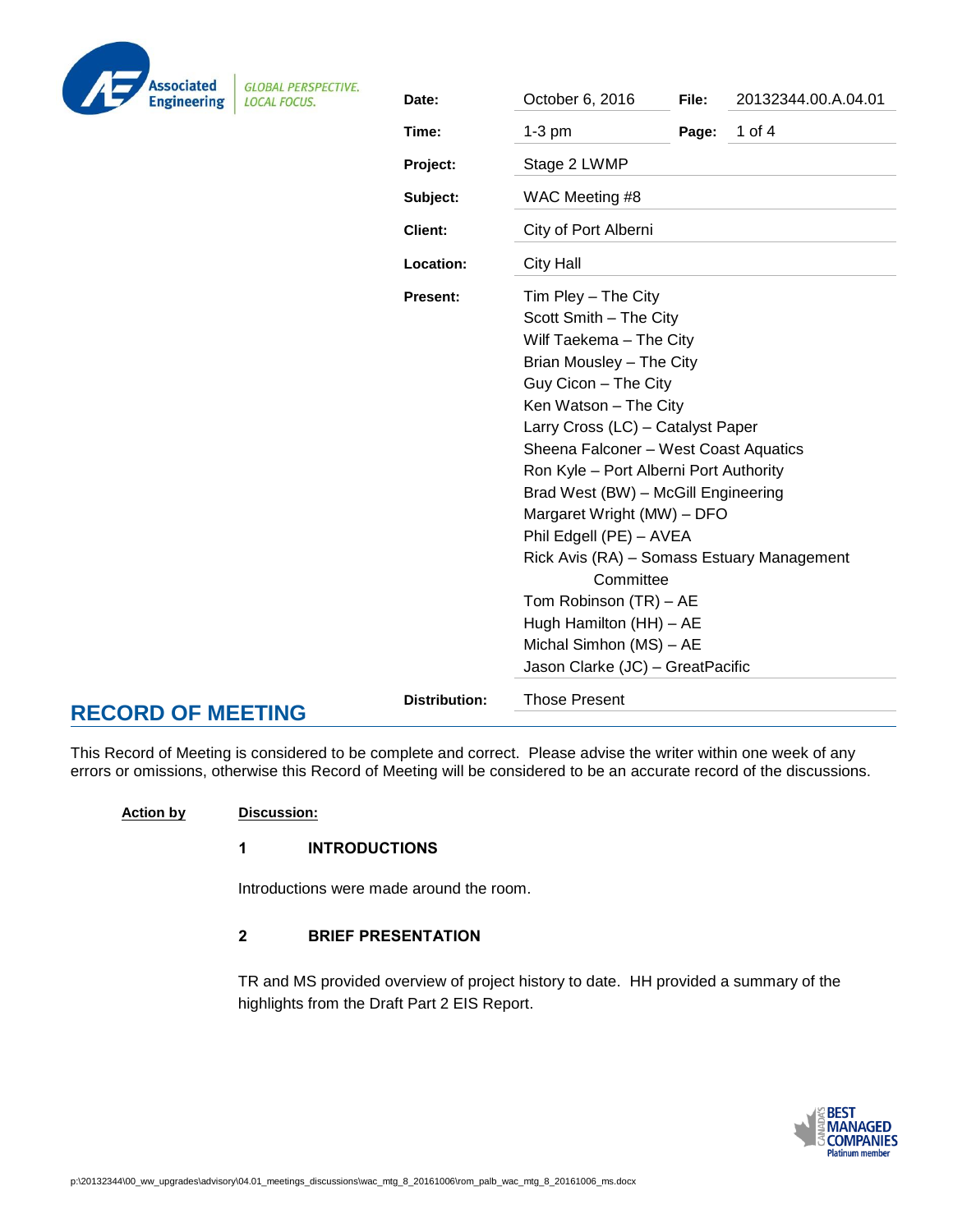

Subject: WAC Meeting #8 October 6, 2016 - 2 -

## **Action by Discussion:**

## 3 DRAFT EIS PART 2 OPEN DISCUSSION

AE The summary of the DO assessment indicates a decrease in DO of 0.24 mg/L at a depth of 4 to 6 m. There was clarification that the 0.24 mg/L is based on BOD. MW suggested to use percent saturation of oxygen as another way of assessing potential effect of the effluent discharge. This will be incorporated into the Final EIS Report

> RA inquired on whether there will be an EIS along the on-land portion of the outfall route to investigate the effects on rare plant species (such as Oregon Ash). This will be completed as part of the Construction and Operational EIS that will guide construction of the upgrades to the wastewater treatment system (e.g. rare plant surveys will be completed in advance).

> MW inquired on whether there will be a metal analysis on the wastewater effluent. HH indicated this testing could be completed as part of the monitoring completed during the initial year. However, the presence of metals in the is unlikely as the main source of wastewater is municipal (with no significant industrial contribution). *[Note: Metals were analyzed in the sludge in the lagoon and no metals exceeded the applicable guidelines (for industrial land use)].*

> GC mentioned that a visit to the Cranbrook WWTF may be warranted as they have both diffused aeration system and in-pipe UV disinfection.

RK and SK mentioned the possible risk for commercial fishing and other vessels getting caught on the buried outfall, or leading to loss of nets.

With regards to the proposed pipes conveying wastewater across the existing municipal lagoon to the proposed new screenings facility, the sequencing of construction needs to be considered. The pipes will be buried along the northern portion of the existing lagoon. TR confirmed that conveying six smaller pipes across the lagoon is most cost effective than conveying one larger pipe.

SF and MW indicated that they are looking at installing a bridge or culvert in the road where the proposed screening facility is located as part of the estuary restoration plan. TR confirmed that the location for the screenings facility is not set, and could be relocated. However, operator truck access with an adequate turning radius needs to be considered.

PE inquired on whether there will be soil stability testing completed on-site. TR confirmed that a geotechnical investigation will be required to establish the bearing capacity of the ground as part of the Detailed Design. Piles will likely be required.

RA indicated that access to the lagoon area for Ducks Unlimited staff on various occasions throughout the summer was denied due to the dredging contract. This was to adhere to the contractor's Health and Safety requirements. In the future, communication between all parties involved would be helpful.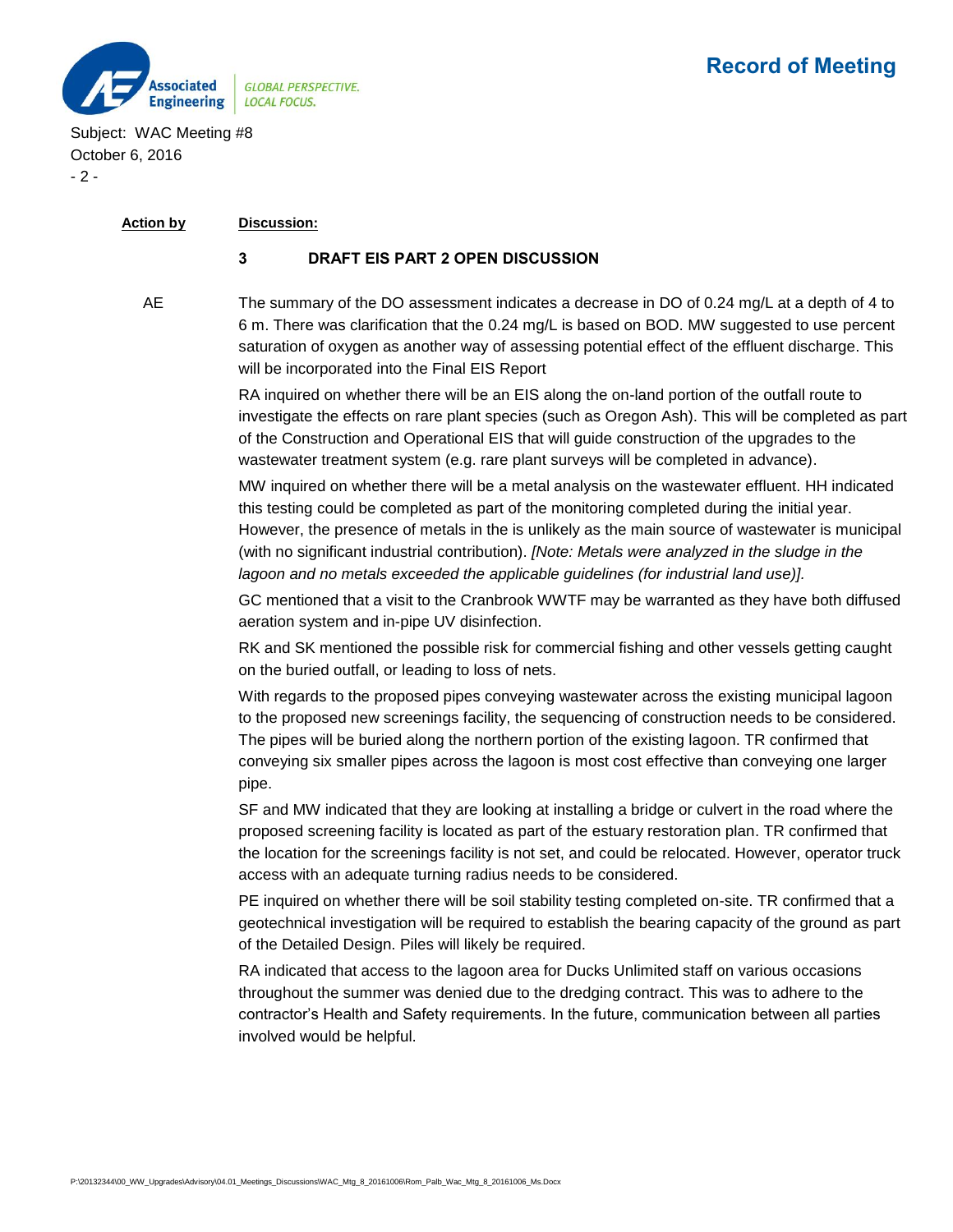

# Record of Meeting

Subject: WAC Meeting #8 October 6, 2016 - 3 -

## **Action by Discussion:**

SF inquired on whether the Catalyst effluent was accounted for in the modelling. JC confirmed the Catalyst effluent is included in the Box Model (water balance), so the model was therefore conservative.

SF inquired on whether there is a large temperature difference between the lagoon effluent and the river. TR confirmed the temperature difference would not be significant, especially due to the the long retention time of the effluent in the lagoon and cooling that would occur.

BW inquired on whether there is a 3D figure illustrating the dispersion effect of the effluent from the diffuser ports. JC confirmed the model used does not have 3D capabilities, as it is primarily a regulatory tool and design, intended to determine if water quality guidelines will be met at the edge of the Initial Dilution Zone. Nevertheless, the field work that was undertaken to support the modelling observed a distinct river jet flow towards Poly Point.

SF inquired on the possible copper source found in the sediment samples, which exceed guideline limits. JC indicated copper can be found naturally in rock deposits. HH also confirmed once that the sampled sludge had no exceedances for any metals. The construction plan will include provisions to minimize sediment disturbance.

KW inquired on whether specific ammonia treatment would be required. The report indicates an average of 58 mg/L in 2015 and a significantly lower average of 14 mg/L in 2014. The limit stated in the EIS is 27 mg/L. The data will be reviewed and older data included to assess variation. GC added that the source of ammonia may be from the landfill leachate.

SF inquired on the ability to hold flow in the summer during the sensitive time period for the fish. TR explained the various challenges including having adequate depth for the aeration diffusers. AE is also waiting for feedback from sonar investigations on the bottom profile of the lagoon.

MW inquired on the timing of the monitoring program presented in the EIS. Coordination with Catalyst and FCM would be extremely beneficial. LC indicated the next monitoring for Catalyst is scheduled for 2018. It is unlikely that Catalyst will be reducing the sampling program.

The City / AE RA mentioned the next meeting of the Somass Estuary Meeting occurring on October 25. There may be additional comments on the Draft EIS part 2 report as a result of that meeting. The City will send a representative to this meeting.

## 4 NEXT STEPS

TR discussed the next steps for finalizing the archaeological work, First Nation consultation, presentation of the Draft Stage 2 LWMP report, and public consultation.